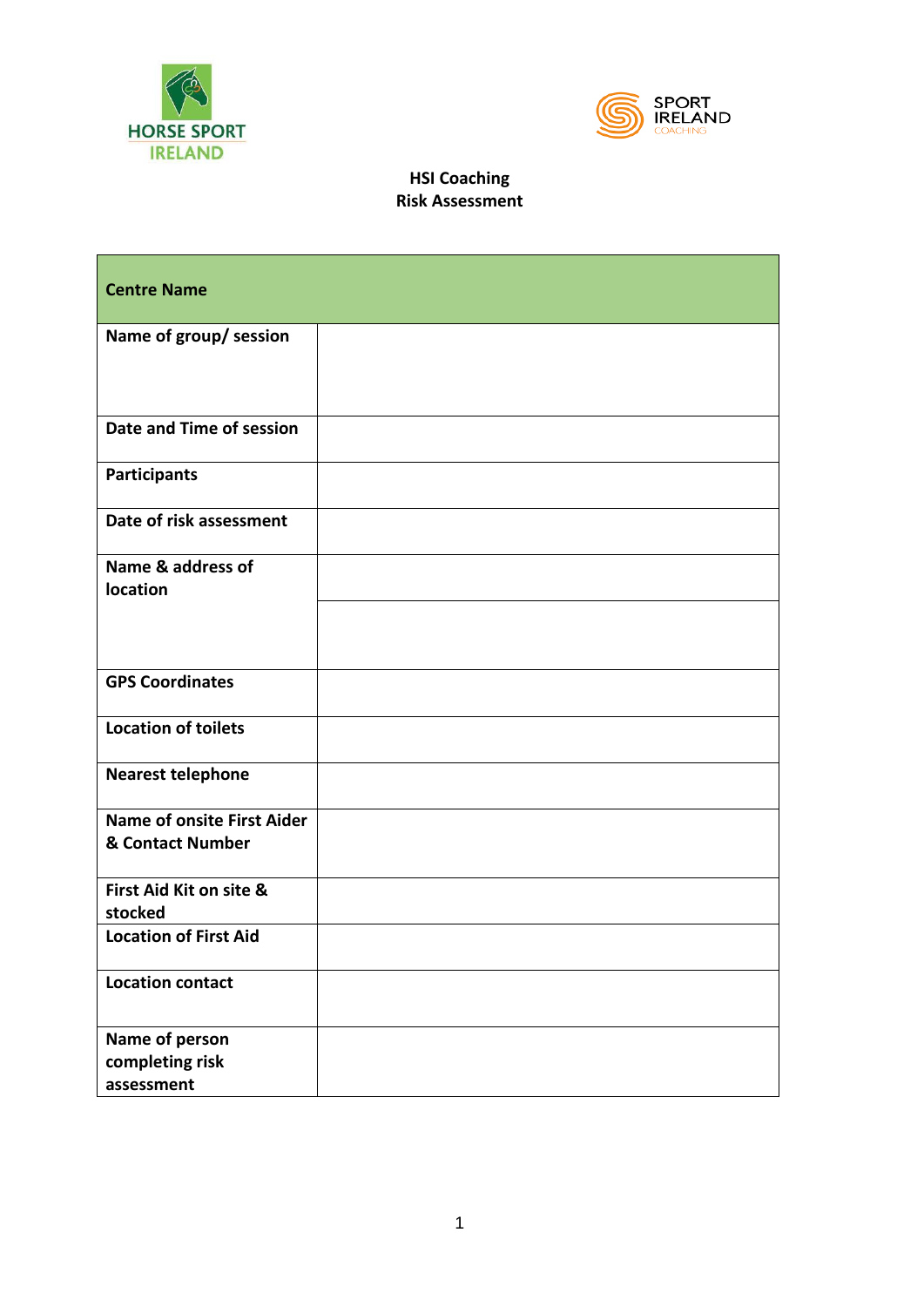



## **Risk Assessment – Report Form**

*Area:* 

| <b>Risk</b><br><b>Number</b> | <b>Risk Location</b> | Description of Risk / Hazard and<br><b>Action to be Taken</b>                                    | <b>Risk</b><br>Level | Checked by | <b>Prior Action Taken</b> | <b>Date</b> |
|------------------------------|----------------------|--------------------------------------------------------------------------------------------------|----------------------|------------|---------------------------|-------------|
| 1                            | Indoor Arena         | Faulty equipment $-$ to be checked at start by<br>assessor and removed if not suitable for use.  | 3                    |            |                           |             |
|                              |                      | Area around arena - to be checked at start by<br>assessor to ensure suitable for people watching |                      |            |                           |             |
|                              |                      | Machinery in the school, safety checked by<br>coach and assessor                                 | 2                    |            |                           |             |
|                              |                      | Arena Surface $-$ to be checked at start by<br>assessor for flat work and jumping suitability    | 3                    |            |                           |             |
|                              |                      | Horse and Rider use of school; to be controlled<br>by the coach.                                 | 3                    |            |                           |             |
|                              |                      |                                                                                                  | 3                    |            |                           |             |
|                              |                      |                                                                                                  |                      |            |                           |             |
|                              |                      |                                                                                                  |                      |            |                           |             |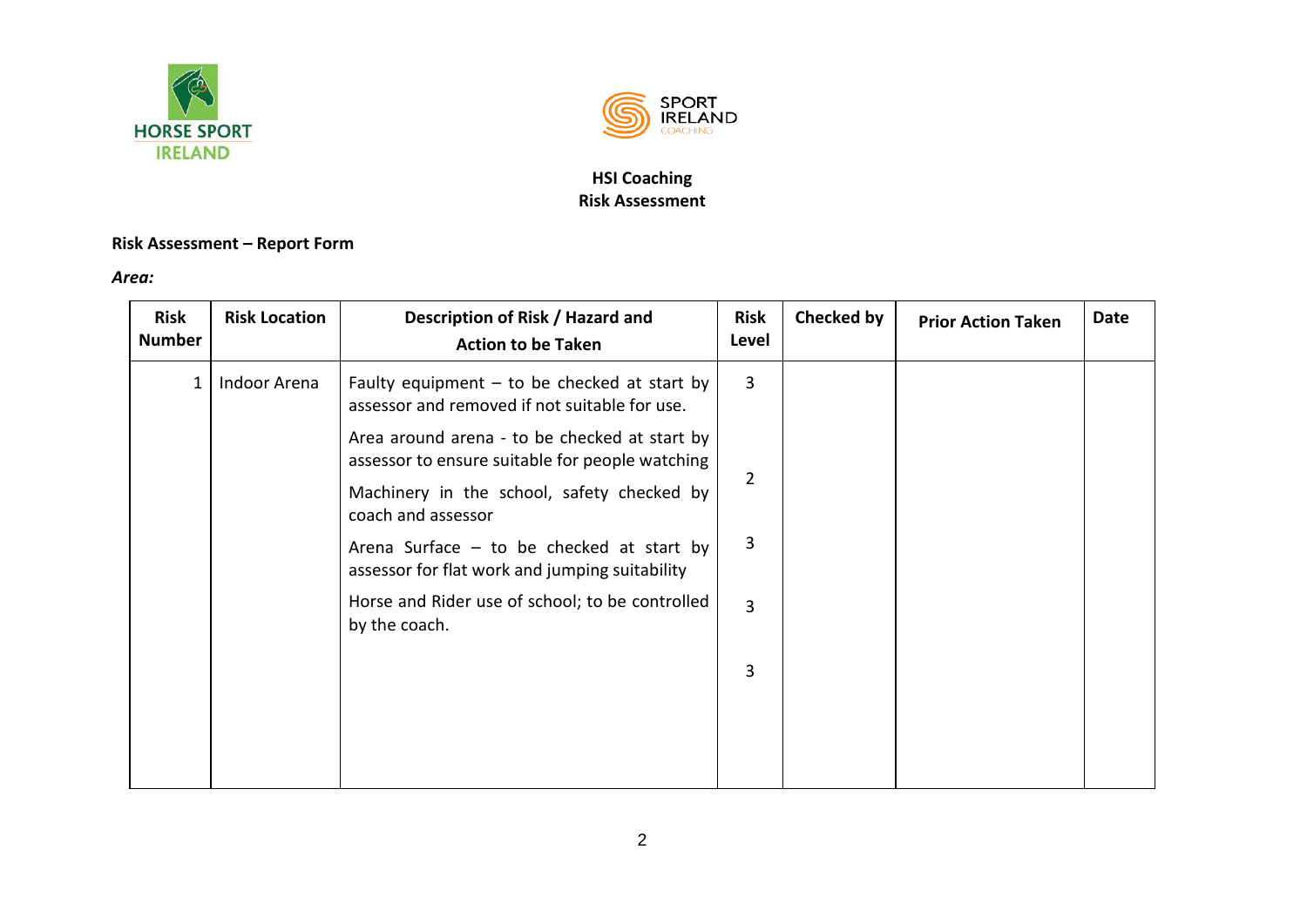



| 2 | Outdoor Area | Faulty equipment $-$ to be checked at start by<br>assessor and removed if not suitable for use.  | 3              |  |  |
|---|--------------|--------------------------------------------------------------------------------------------------|----------------|--|--|
|   |              | Area around arena - to be checked at start by<br>assessor to ensure suitable for people watching |                |  |  |
|   |              | Arena Surface $-$ to be checked at start by<br>assessor for flat work and jumping suitability    |                |  |  |
|   |              | Horse and Rider use of school; to be controlled<br>by the coach,                                 | 3              |  |  |
|   |              | Any outside distractions on other side of fence<br>or hedge                                      | $\overline{3}$ |  |  |
|   |              |                                                                                                  | 3              |  |  |
|   |              |                                                                                                  |                |  |  |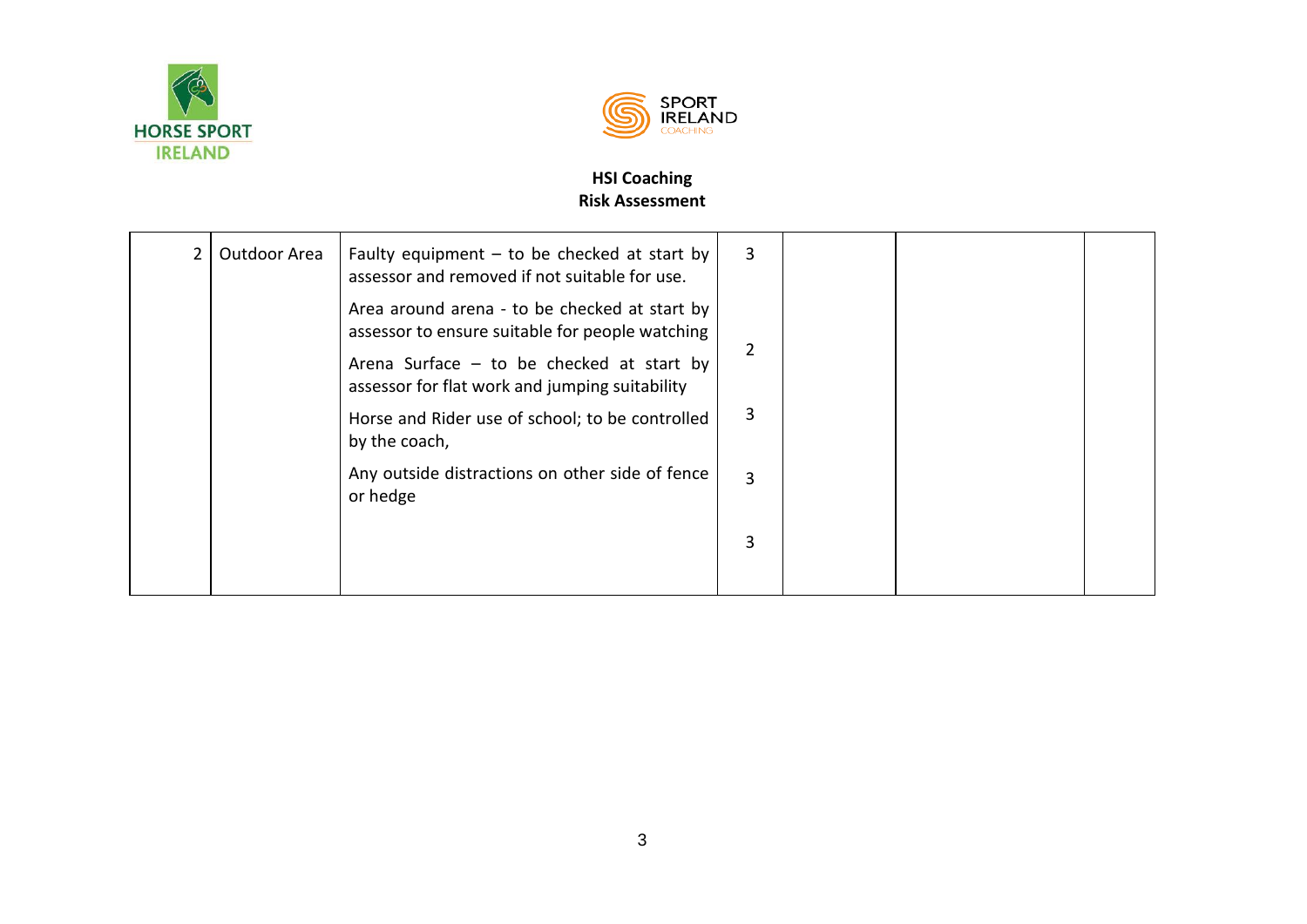



| 3 | All areas             | Severe weather conditions $-$ ice, snow/sleet,<br>high winds, dust, rain $-$ to be checked at start<br>and monitored throughout the session by<br>coach | $\overline{2}$ |  |  |
|---|-----------------------|---------------------------------------------------------------------------------------------------------------------------------------------------------|----------------|--|--|
|   |                       | Allergy/injury/medical condition unknown to<br>coach. Coach to check at beginning of session                                                            | 3              |  |  |
|   |                       | Unsuitable horse/ rider for activity being asked<br>- coach to monitor during warm-up for<br>proficiency.                                               |                |  |  |
|   |                       |                                                                                                                                                         | 3              |  |  |
|   | All areas             | Fire exits marked and unlocked                                                                                                                          | 1              |  |  |
|   |                       | Outside distractions which may effect the<br>horses and riders. This should be monitored<br>during the sessions being delivered.                        | $\overline{2}$ |  |  |
| 4 | Horse<br>and          | Tack checked for safety by coach                                                                                                                        | 3              |  |  |
|   | <b>Rider Specific</b> | Other horses in the school, correct school<br>etiquette to be followed checked by coach                                                                 | 3              |  |  |
|   |                       | Clothing on Rider suitable for use checked by<br>coach                                                                                                  | $\overline{2}$ |  |  |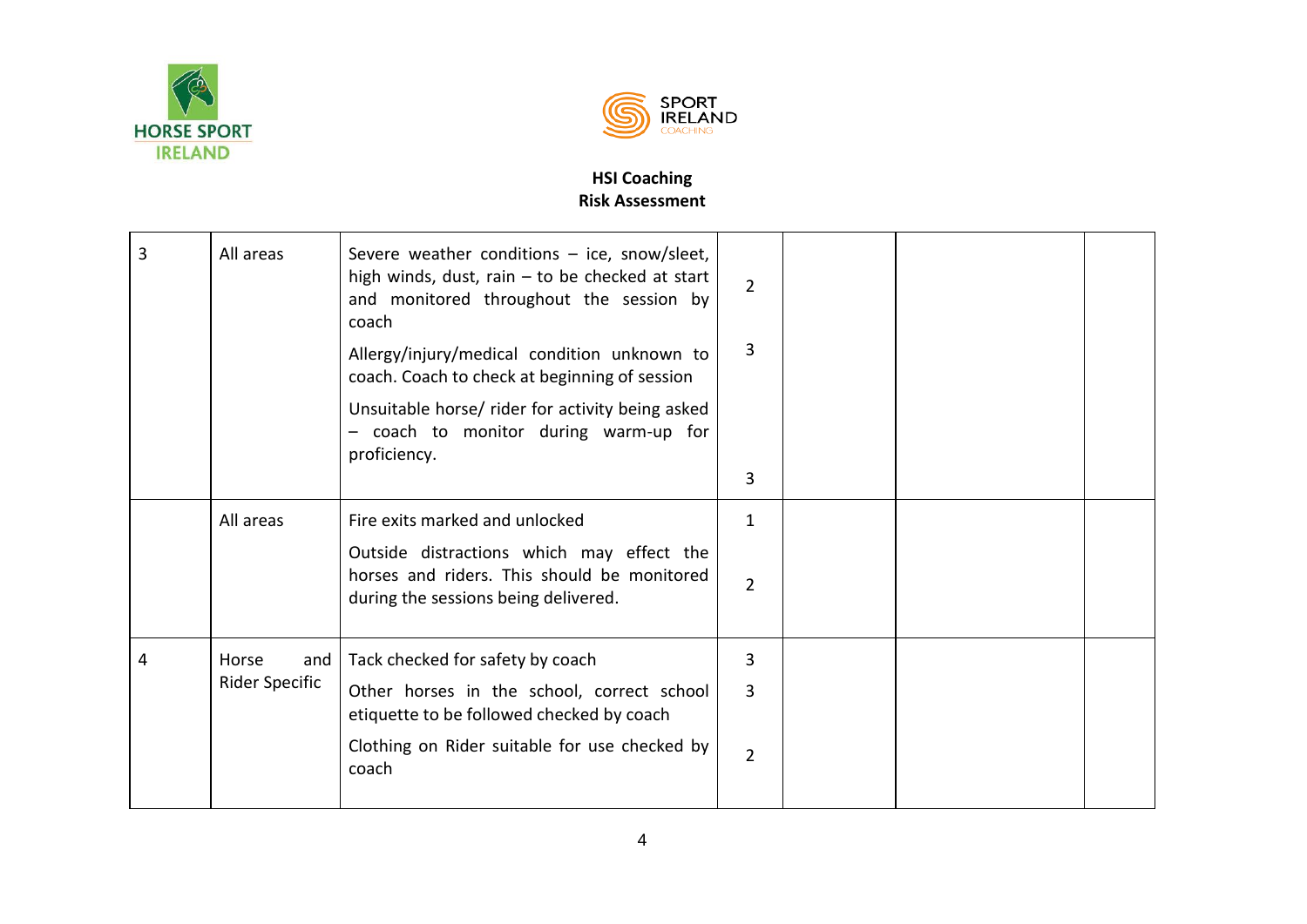



| 5 | General | Fall of horse or rider. Pre discussed accident<br>plan to be put into place led by coach                                                                                        | 4              |  |  |
|---|---------|---------------------------------------------------------------------------------------------------------------------------------------------------------------------------------|----------------|--|--|
|   |         | Lameness/ unsoundness/ stiffness. This to be<br>addressed by the coach Once coach has<br>pointed this out a discussion with the rider will<br>happen before a decision is made. | $\overline{2}$ |  |  |
|   |         | Coach, Rider taken ill. Lesson to be stopped<br>immediately and safety measures put into<br>place for all in the school. Help called for at this<br>stage                       | 2              |  |  |
|   |         | Full address of location on page 1 of risk<br>assessment.                                                                                                                       |                |  |  |
|   |         |                                                                                                                                                                                 |                |  |  |